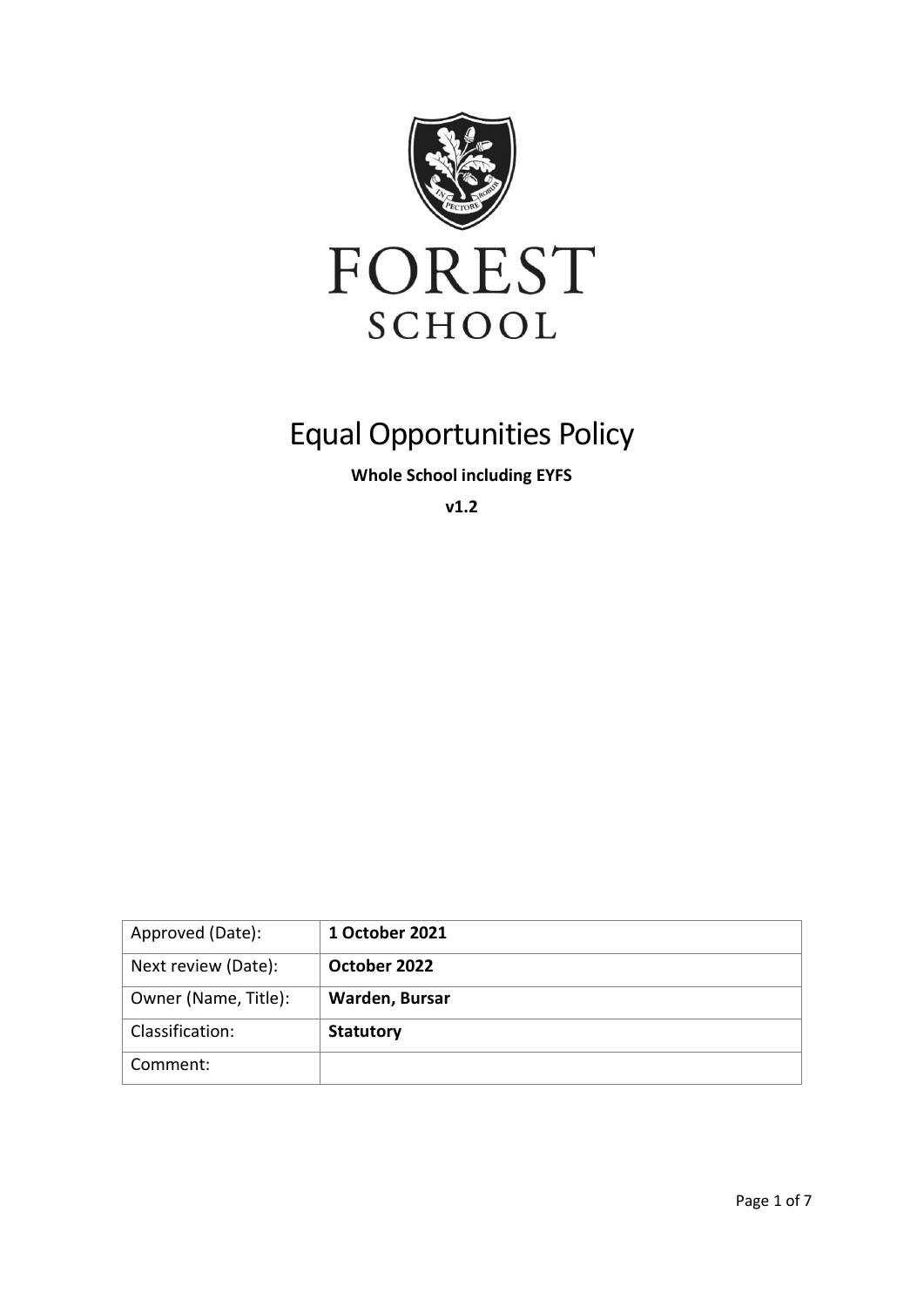#### **CONTENTS**

| $\mathbf{1}$   |  |
|----------------|--|
| $2^{\circ}$    |  |
| 3              |  |
| $\overline{4}$ |  |
| 5              |  |
| 6              |  |
| $\overline{7}$ |  |
| 8              |  |
| 9              |  |
| 10             |  |
| 11             |  |
| 12             |  |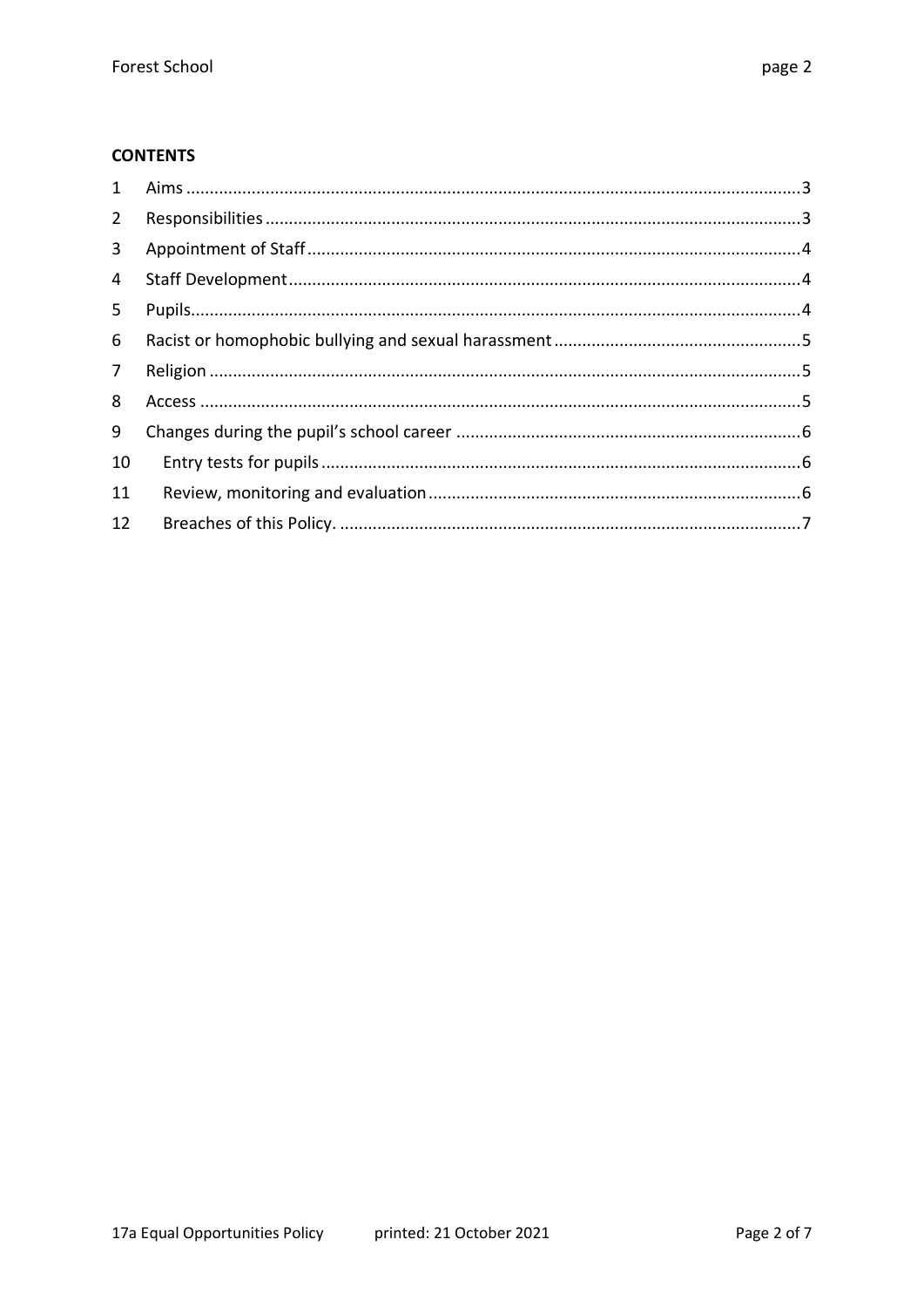#### 1 Aims

Forest School prides itself on being an inclusive institution and embraces equal opportunities for all. The aims of this policy are to:

- $1.1$ promote the concept of equality of opportunity throughout the school, both for staff and pupils;
- $1.2$ develop an understanding of, and promotion of, human equality and equal opportunities;
- $1.3$ promote good relations between members of different racial, cultural and religious groups and communities;
- $1.4$ enable pupils to take responsibility for their behaviour and relationship with others;
- $1.5$ outline arrangements for reviewing, monitoring and evaluating the effectiveness of inclusive practices;
- not discriminate against the Protected Characteristics of the Equality Act 2010. The Protected Characteristics are age, disability, gender reassignment, marital or civil partner status, pregnancy or maternity, race (colour, nationality, ethnic or national origin), religion or belief, and sex or sexual orientation.

This policy should be read in conjunction with;

Access Arrangements Policy Admissions Policy Behaviour Policy Staff Code of Conduct Anti-Bullying Policy School Rules Safeguarding and Child Protection Policy Recruitment Policy SENDA Accessibility Plan Learning Support Policy Exams Disability Policy Complaints Procedure Transgender Policy DfE Equality Act - [Advice for Schools](https://assets.publishing.service.gov.uk/government/uploads/system/uploads/attachment_data/file/315587/Equality_Act_Advice_Final.pdf)

## 2 Responsibilities

- 2.1 The Warden has overall responsibility for the effective operation of the Equal Opportunities Policy, for delegating responsibilities and tasks to other staff, and for ensuring that the policy is known and understood by staff, pupils and parents.
- 2.2 The Warden has responsibility for ensuring equal opportunities in the appointment of teaching staff to the school. The Bursar has responsibility for ensuring equal opportunities in the appointment of support staff to the School. The Warden and Head of the Preparatory School are responsible for ensuring equal opportunities in the awarding of places and awards following entrance assessments and in the daily lives of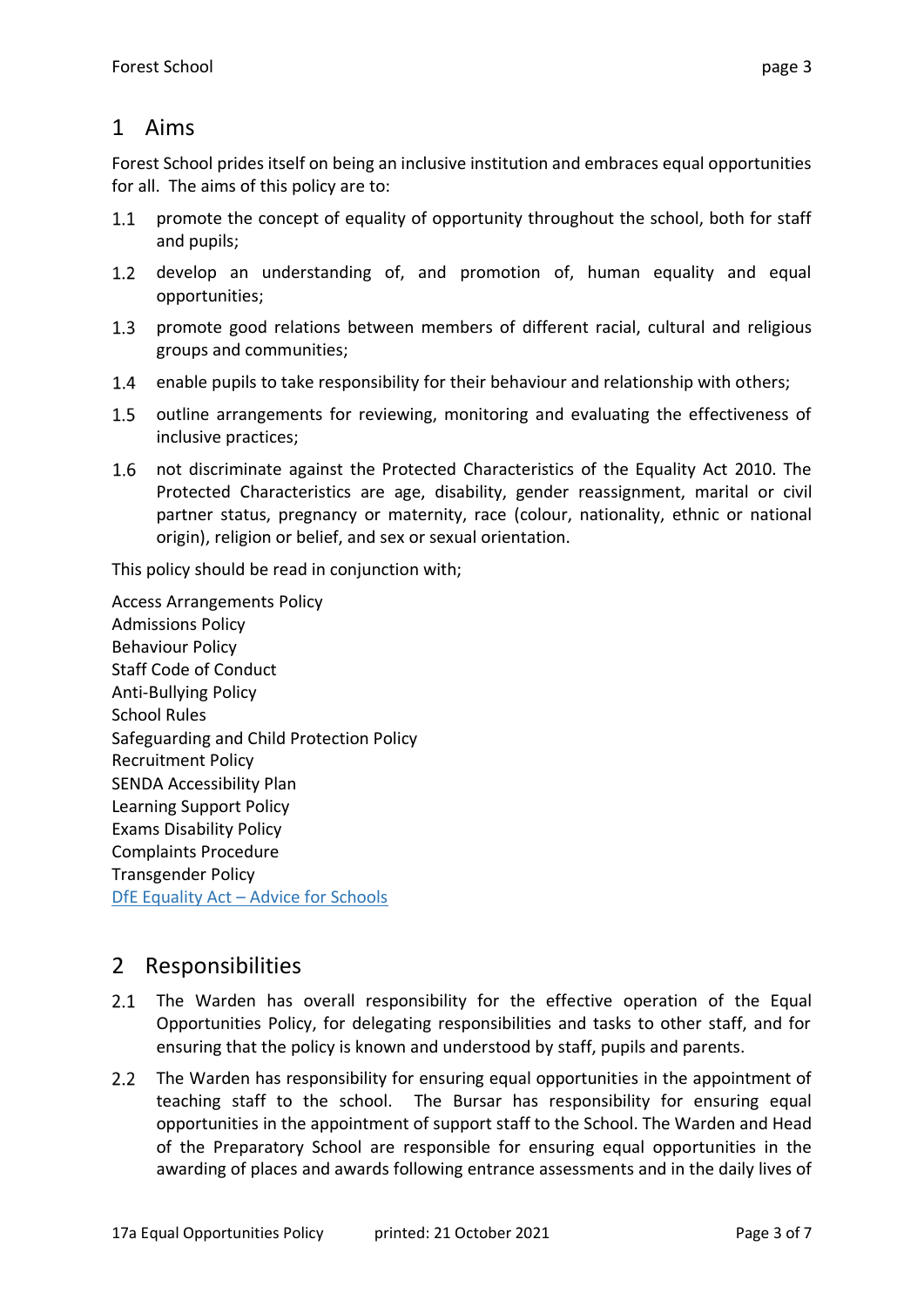the pupils. The Deputy Head Co-Curricular is responsible for ensuring equal opportunities in the co-curricular lives of the pupils. The Deputy Head Academic is responsible for ensuring equal opportunities in the curriculum. All staff with these responsibilities must set an appropriate standard of behaviour, lead by example and ensure that those they manage adhere to the Policy and promote the School's aims and objectives with regard to equal opportunities.

- All staff are responsible for following the policy and reporting incidents of unequal treatment to the Warden or other senior member of staff.
- $2.4$ The School takes seriously its legal responsibility to make reasonable adjustment to accommodate known difficulties or disabilities in staff appointed to the School or pupils awarded a place.

## 3 Appointment of Staff

- Advertisements and job specifications make it clear that the School welcomes applications for all posts from appropriately qualified persons. Our recruitment procedures are reviewed regularly to ensure that individuals are treated on the basis of their relevant merits and abilities.
- Applicants fill in a confidential equal opportunities form for the School to monitor the effectiveness of its equal opportunities policy with regard to appointments.
- $3.3$ Candidates for vacant posts will be assessed against relevant criteria only (i.e. skills, qualifications, abilities, experience as specified in the job description) in selection for recruitment, to ensure the elimination and prevention of discrimination and the promotion of equality of opportunity in employment.
- People with disabilities will be offered facilities at interview to enable them to demonstrate their suitability for employment.
- $3.5$ Unless the job is covered by a statutory exemption we will not discriminate directly or indirectly on the grounds of sex, gender reassignment, sexual orientation, maternity or pregnancy, marital status, race, SEN and disability, religion and belief or age.
- $3.6$ We are required by law to ensure that all employees are entitled to work in the UK. Accordingly, all prospective employees, regardless of nationality, must be able to produce original documents (such as a passport) before employment starts, to satisfy current immigration legislation.

#### 4 Staff Development

- $4.1$ All employees have equal chances of training, career development and promotion.
- $4.2$ Employees becoming disabled while in employment will be given positive help to retain their jobs or to be considered for redeployment if that is necessary.

#### 5 Pupils

- Forest School is an academically selective school and pupils are admitted in accordance with the School's Admissions Policy.
- 5.2 The school is committed to full educational inclusion.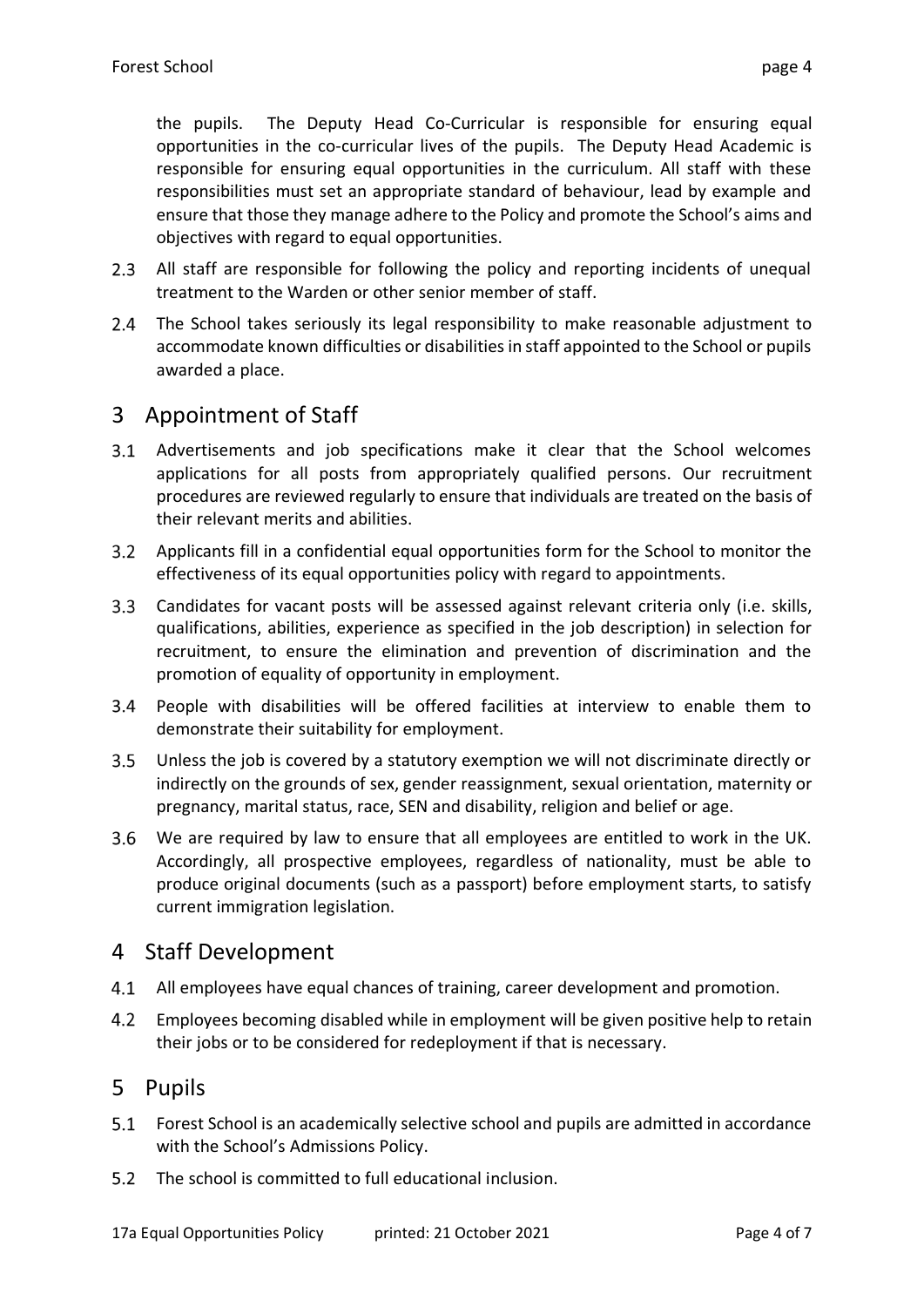- $5.3$ Pupils have equal access to the programmes of study throughout the school, according to aptitude and ability.
- $5.4$ All subjects will have equality of opportunity at their core.
- $5.5$ School rules clearly and explicitly forbid the verbalisation or vocalisation of discrimination on the grounds of race, culture, religious, gender, sexuality and ability or disability.
- $5.6$ Positive attitudes and awareness development for equality of opportunity is specifically taught through the PSHEE and tutor programme, assemblies, House meetings and Chapel services.
- The School's SMSC audit confirms the wide range of opportunities for pupils to develop spiritually, morally, culturally and socially.
- 5.8 The School's Behaviour Policy includes a Code of Conduct (The Forest Classroom), agreed to by pupils, which emphasises responsibility for self and for others.
- $5.9$ Pupils becoming disabled in the course of their time at the School will wherever possible be accommodated to enable them to continue with their studies.

#### 6 Racist or homophobic bullying and sexual harassment

- All staff have a legal duty not to bully or otherwise harass other staff.  $6.1$
- $6.2$ Where staff come across incidents involving racist, homophobic bullying or sexual harassment they must report these to the Warden or another senior member of staff.
- $6.3$ Any incidents of racist, homophobic bullying or sexual harassment amongst pupils will be taken seriously, must be dealt with appropriately and reported to a senior member of staff.
- The School Rules and the School's Anti-Bullying Policy refer specifically to racist and homophobic bullying.
- $6.5$ The School is aware that pupils with learning difficulties and disabilities may be particularly vulnerable to bullying. The Safeguarding and Child Protection Policy provides further details.

#### 7 Religion

7.1 Forest School has an Anglican foundation and the Chapel is at the heart of the School's buildings and routines. All pupils and teaching staff are expected to attend Chapel as an expression of community but are not required to participate in liturgy. We respect all faiths and regularly welcome to the School visiting assistant Chaplains from the Hindu, Muslim and Jewish community. Permission to observe particular religious practices is at the discretion of the School, but where such practice is a compulsory element of a pupil or staff member's faith, the School will do what it can to meet the request within the constraints of what is practical and safe.

#### 8 Access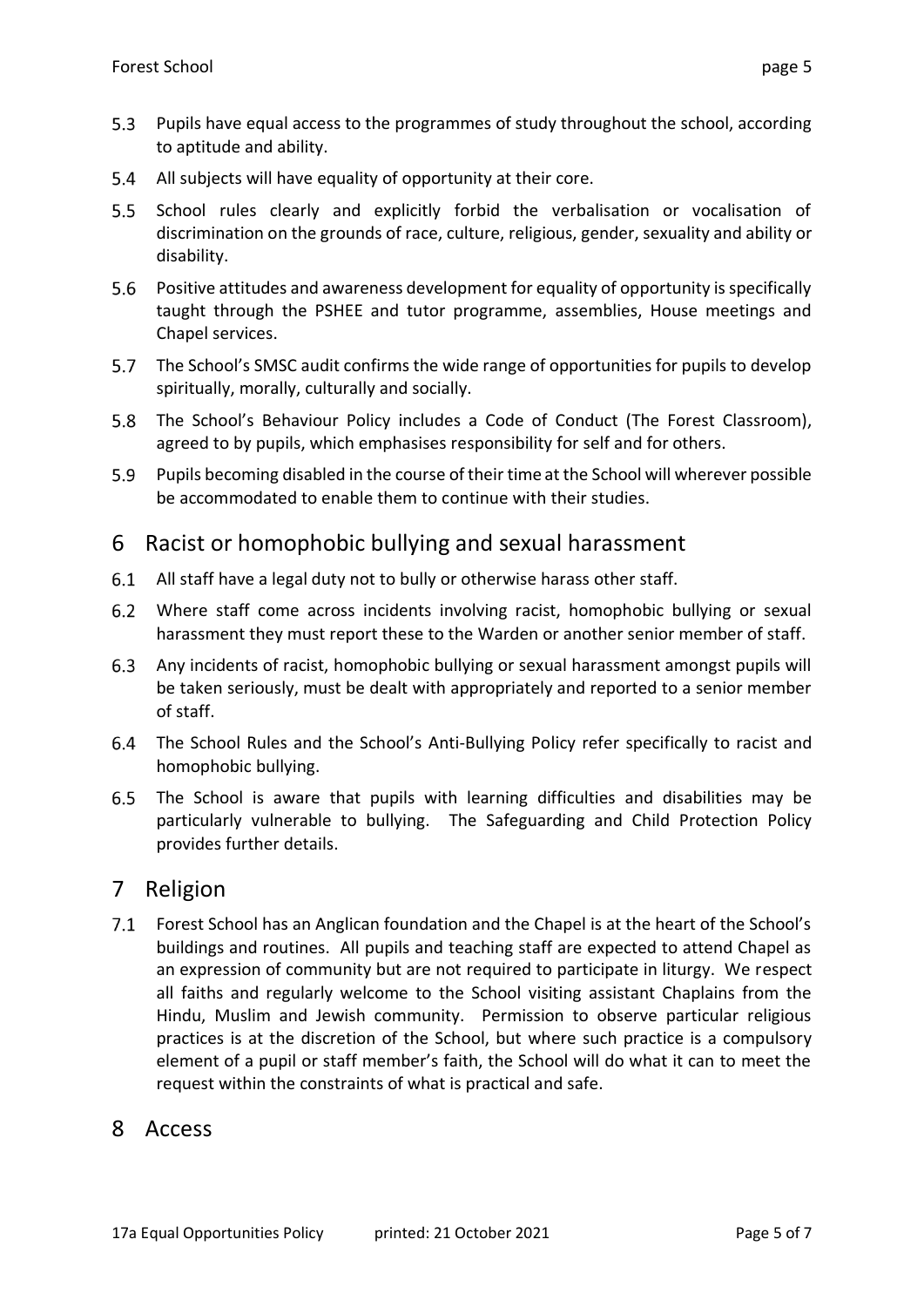- 8.1 We have a duty to make reasonable adjustments for pupils and applicants who are disabled under the [Equality Act 2010.](https://www.gov.uk/guidance/equality-act-2010-guidance) When considering whether it would be reasonable to make the adjustment, the school will consider the following factors:
- 8.1.1 The effect of the disability on the child, in particular as it relates to participating in the full life of the school, including academic performance, as evidenced by medical and other submissions. Please refer to the Learning Support Policy for further information.
- 8.1.2 Whether any adjustment would overcome the substantial disadvantage the disabled child is suffering
- 8.1.3 The practicability of the adjustment, including consideration of school finances, staffing, resources and health and safety requirements, the cost of the adjustment and whether it will be provided under an Education, Health and Care Plan (EHCP) from the Local Authority
- 8.1.4 The need to maintain academic, musical, sporting and other standards
- 8.1.5 The interests of other pupils and potential pupils
- 8.1.6 After a full consideration of the above points, the school reserves the right to decide that Forest School is not the appropriate educational environment for an individual and that the adjustments required are not reasonable.
- $8.2$ We are not required to remove or alter physical features to comply with the duty to make reasonable adjustments for disabled pupils. Similarly, we do not need to provide auxiliary aids for personal purposes unconnected with the education and services provided by the School.
- Where additional specialist medical advice is required by the School before it can make a decision with regard to reasonable adjustment, it will direct parents to the services of a suitable practitioner.
- 8.4 Owing to the nature of the school buildings, not all rooms are fully accessible. Where necessary, the rooming timetable will be adjusted (whether temporarily or permanently) in order to allow all pupils and staff full equality of opportunity. Arrangements are made for disabled parents at parents' evenings.

#### 9 Changes during the pupil's school career

- Once admitted, a pupil's needs will be reviewed annually and adjustment made to existing provision where necessary. The considerations in the list above still apply, but all reasonable steps will be taken to enable the pupil to remain in School.
- $9.2$ The same applies to any pupil who develops a particular need or disability where none existed before.

## 10 Entry tests for pupils

10.1 If necessary, we will make reasonable adjustments for disabled applicants sitting the entry test, such as, for example, allowing it to be completed on computer rather than by hand. However, the pass mark for the test is not altered as this would not be a reasonable adjustment.

#### 11 Review, monitoring and evaluation